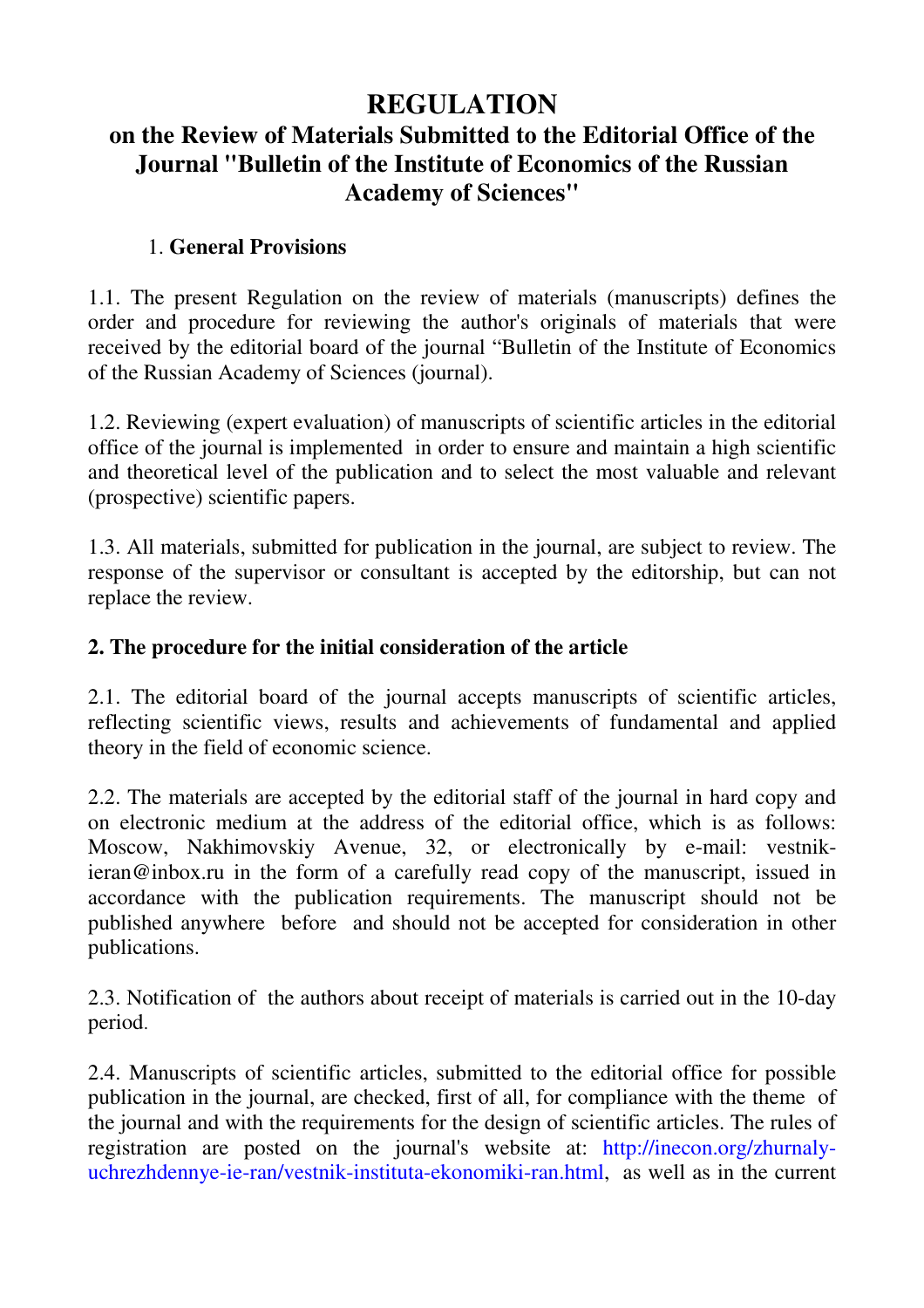issues of the journal. The term of preliminary consideration should be not longer than 14 days.

2.5. Materials, that are not relevant to the theme of the journal, or that are issued in violation of the rules for the design of manuscripts, are returned to the authors, with an indications of the reasons for refusing to accept manuscripts.

2.6. The manuscript, corresponding to the profile of the journal and the to the requirements for publication, is sent to the referee (the authors of the manuscripts are not informed of the reviewers' personalities).

### **3. The Order and Procedure for Reviewing Manuscripts**

3.1. All articles, that are submitted to the editorial office of the journal, are subject to mandatory review (peer review).

3.2. As reviewers, the editorial board of the journal attracts members of the editorial council, members of the editorial board, as well as external experts. The review involves scientists, working in the field of knowledge, which includes the contents of the manuscript (who are experts in the theme of peer-reviewed materials), and who have published on it for the past three years.

3.3. The manuscript is sent to the referee, without specifying any information about the authors, or with indication of the information about the author, but taking into consideration the verification to exclude the conflict to the interests. Experts, who work in the same department of the university, or in the scientific research institution. where the work is fulfilled, are not involved in the review.

3.4. Reviewers are notified that the manuscripts, transferred to them, are the intellectual property of the authors and refer to information that is not subject to disclosure. Reviewers are not allowed to make copies of articles for their needs, and also to take advantage of knowledge about the content of the work before it is published.

3.5. The reviewer should review the article sent to him on time and send it to the editorial office by e-mail or a duly completed review or a reasoned refusal to review.

3.6. The terms of review, in each individual case, are determined, taking into consideration the creation of conditions for the most expeditious publication of the article, but they should be no more than 45 days from the receipt of the application for publication by the editorial office of the journal. The time limit can be increased if additional reviews are needed and/or in case of a temporary absence of a profile reviewer. In the case of finalizing the article, based on the results of the initial review,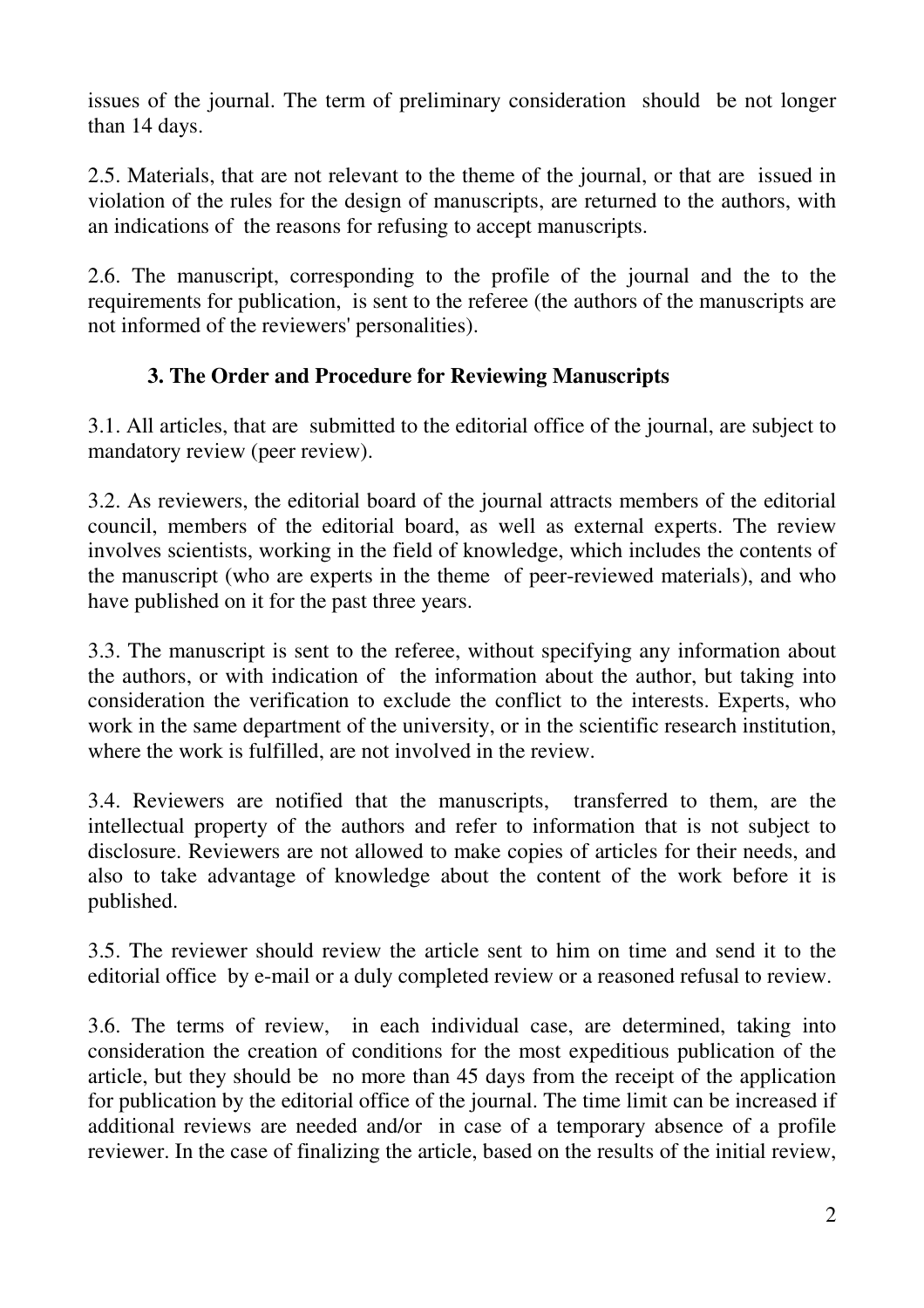the date of receipt by the editorial office is the date, when the author returns the revised article.

3.6. In the review, following assessment should find its reflection:

- of the relevance of the topic and of the originality of its disclosure;

- of theoretical and practical significance of the article;

- of clarity and comprehensibility of the style of presentation for the reader;

- of adequacy and modernity of research methods;

- of validity of the conclusions, formulated by the authors.

3.8. The final part of the review should contain well-founded conclusions about the manuscript as a whole and a clear recommendation on the appropriateness and advisability of its publication in the journal, in the submitted form, or about the need for its revision or processing (indicating the author's inaccuracies and mistakes).

3.9. If the reviewer recommends an article for publication after revision/elimination of remarks or does not recommend an article for publication, the review should indicate the specific reasons for such a decision with a clear statement of substantive and/or technical deficiencies, identified in the manuscript, specifying specific pages, if necessary. Remarks and wishes of the reviewer should be objective and principled, aimed at increasing the scientific and methodological level of the manuscript. The review of the materials, submitted to the editorial office of the journal, is implemented, in accordance with confidentiality, and the name of the reviewer is not reported to the author.

3.10. Original reviews are stored in the editorial office of the journal for 5 years. At the request of the Ministry of Education and Science of the Russian Federation (Ministry of Education and Science), the reviews are compulsorily submitted to the Higher Attestation Commission and/or to the Ministry of Education and Science.

3.11. The decision on the expediency of publication, after reviewing, is made by the editor-in-chief, and if necessary - at a meeting of the editorial board on the formation of the next issue of the journal.

3.12. On the basis of the positive decision on the materials, submitted by the author and the review, the author is sent an appropriate letter to the e-mail address, which sets out the decision and the estimated publication time (deadline).